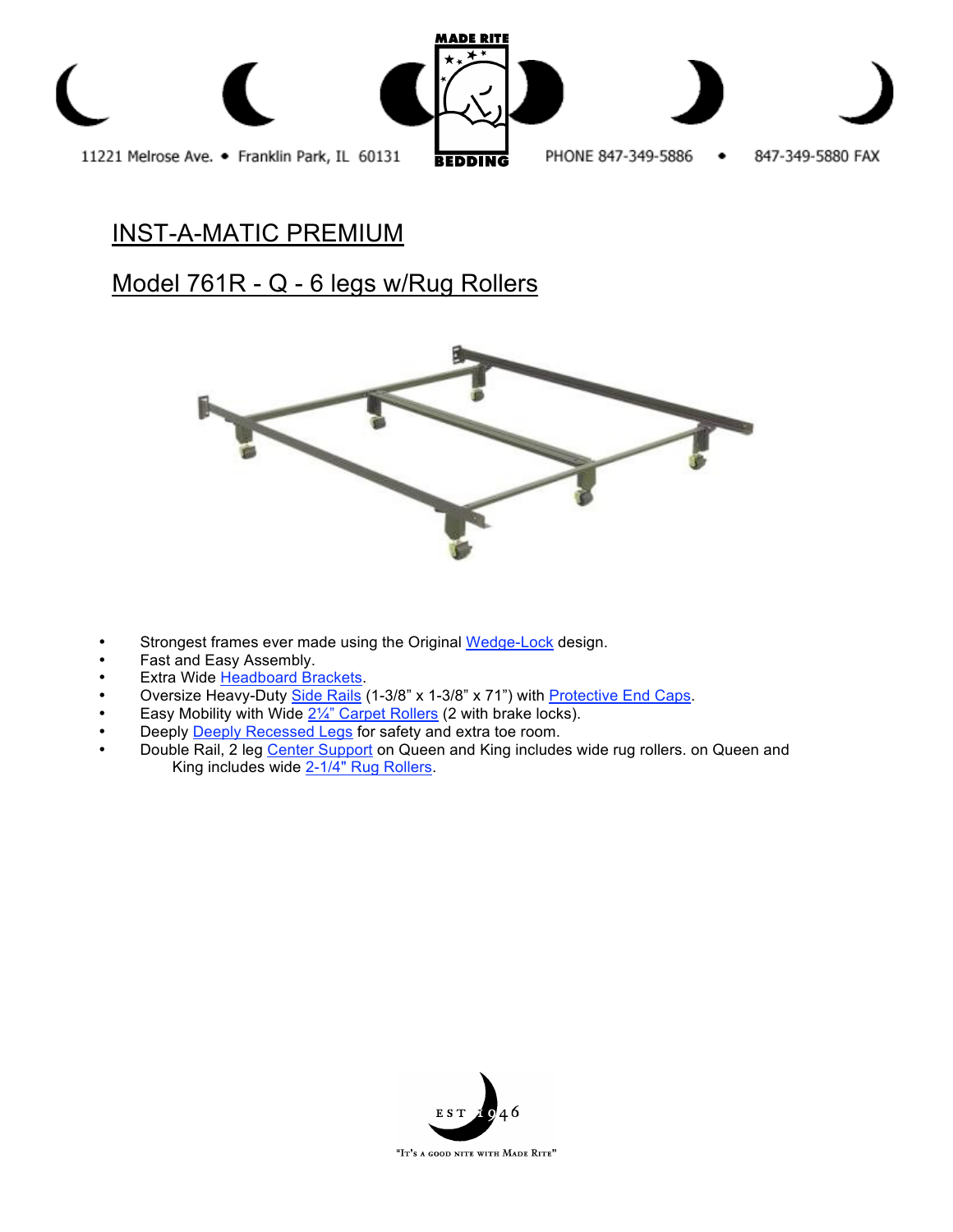

Choose Standard or High Profile. Add 10" Height Conversion Kit



Extra Wide Offset **Headboard Brackets for** a Universal Fit



Deeply Recessed Legs for Safety



Double Angle Head to Foot Center Support\* \*5/0, 6/6, 6/0 models



Exclusive Wedge-Lok™ Design for Ultimate Strength and Easy Set-Up

**Heavy Duty Steel Construction** | 1-3/4" x 1-3/8" x 71" angle steel side rails **Wedge-Lok™ Design** | for easy assembly into "The World's Strongest Bed Frame" **Center Support** | double angle center support for King and Calif. King size models **Choice of Mobility** | 2-1/4" wide carpet rollers, 2 with locks or steel stem wide stance glides **Heavy Duty Brackets** | heavy duty, offset and extra wide to fit a wider variety of headboard styles **Recessed Legs** | for safety; helps prevent stubbed toes **Lifetime Limited Warranty**

#### INST-A-MATIC MODEL SPECS

## **7-1/4" height | with carpet rollers** brown enamel finish **product** 420052 420055 420056 420060 420062 425248 **item** 783R 753R 753RC4 761R 777R 774R **size** 4 LEG TWIN 4 LEG FULL 5 LEG FULL 6 LEG QUEEN 6 LEG KING 6 LEG CALIF. KING

#### **7-1/4" height | with steel stem guides**

| brown enamel finish |      |        |        |        |        |                                                                           |
|---------------------|------|--------|--------|--------|--------|---------------------------------------------------------------------------|
| product 420051      |      | 420053 | 420054 | 420059 | 420061 | 425245                                                                    |
| item                | 738G | 753G   | 753GC4 | 761G   | 777G   | 774G                                                                      |
| size                |      |        |        |        |        | 4 LEG TWIN 4 LEG FULL 5 LEG FULL 6 LEG QUEEN 6 LEG KING 6 LEG CALIF. KING |

### **10" height conversion packs**

**product** 491330 491331 491332

**size** 4 LEG PACK 5 LEG PACK 6 LEG PACK